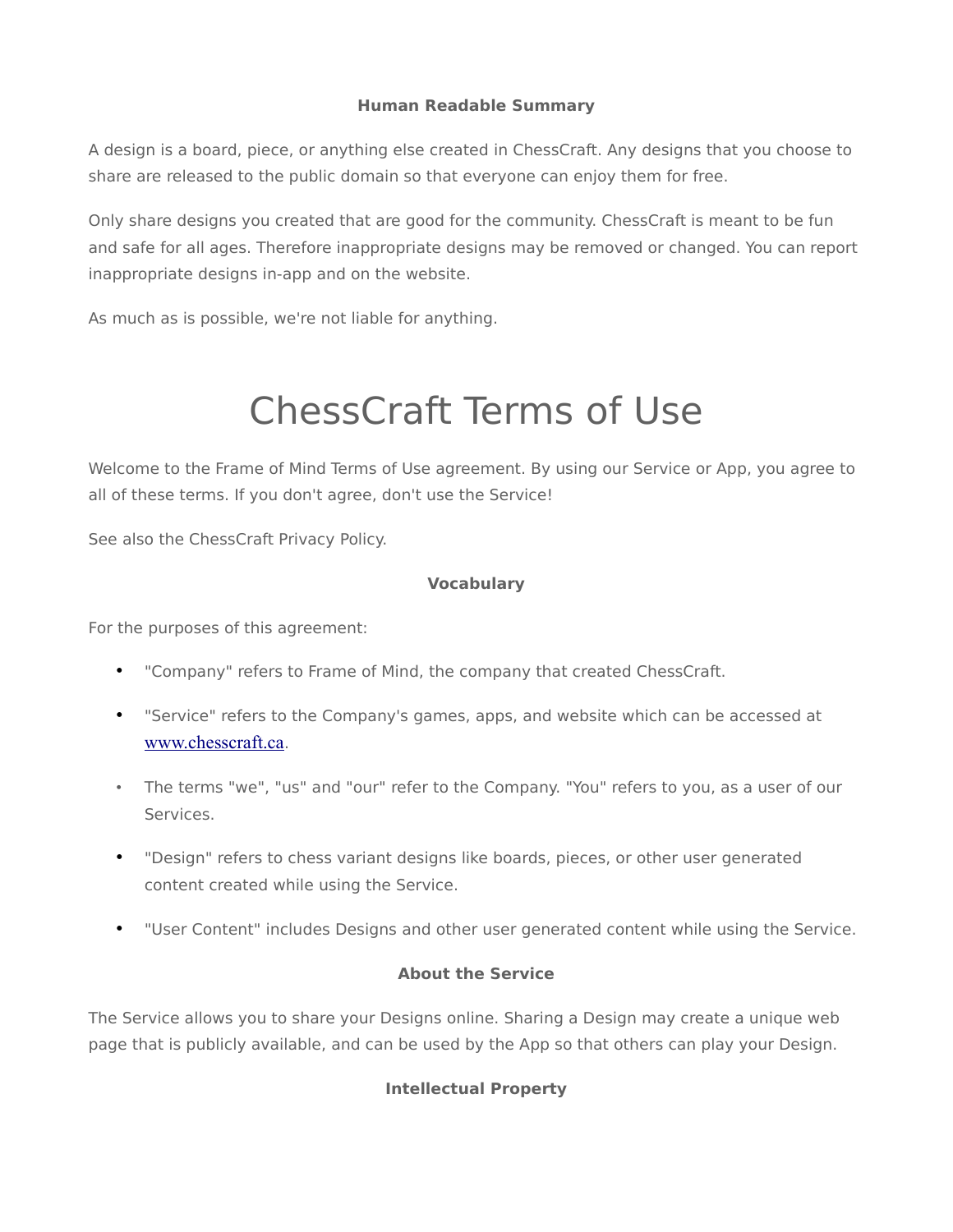Any Designs you create with the Service are released to the public domain. You hereby waive and agree never to assert any moral rights of paternity, publication, reputation, or attribution with respect to the Company and other players' use and enjoyment of such assets in connection with the Software and related goods and services under applicable law. This license grant to the Company, and terms above regarding any applicable moral rights, will survive any termination of this Agreement.

## **Use Restrictions**

Your permission to use the Service has conditions. You must not:

- Use the Service to promote a business, third party services, URLs, or obfuscated URLs.
- Use the Service for any unlawful purpose or to promote illegal activities.
- Post any content that is abusive, threatening, obscene, defamatory, libellous, or racially, sexually, religiously, or otherwise objectionable and offensive.
- Attempt to, or harass, abuse or harm another person or group.
- Submit any content to the Service that is copyrighted or subject to third party proprietary rights, including privacy, publicity, trade secret, or others, unless you are the owner of such rights or have the permission from their rightful owner.
- Impersonate someone without permission.
- Interfere with the proper functioning of the Service.
- Make any automated use of the Service or related systems without written permission. (We grant permission to free public search engines)
- Bypass robot exclusion headers or other measures to restrict access to the Service.
- Circumvent or disable security features of the Service.
- Publish or link to malicious content of any sort.

Violating any of these restrictions may result in User Content deletion, modification, or blocking anyone from using the Service.

If you become aware of the misuse of the Services, please contact us:

# chesscraftgame@gmail.com

#### **Liability**